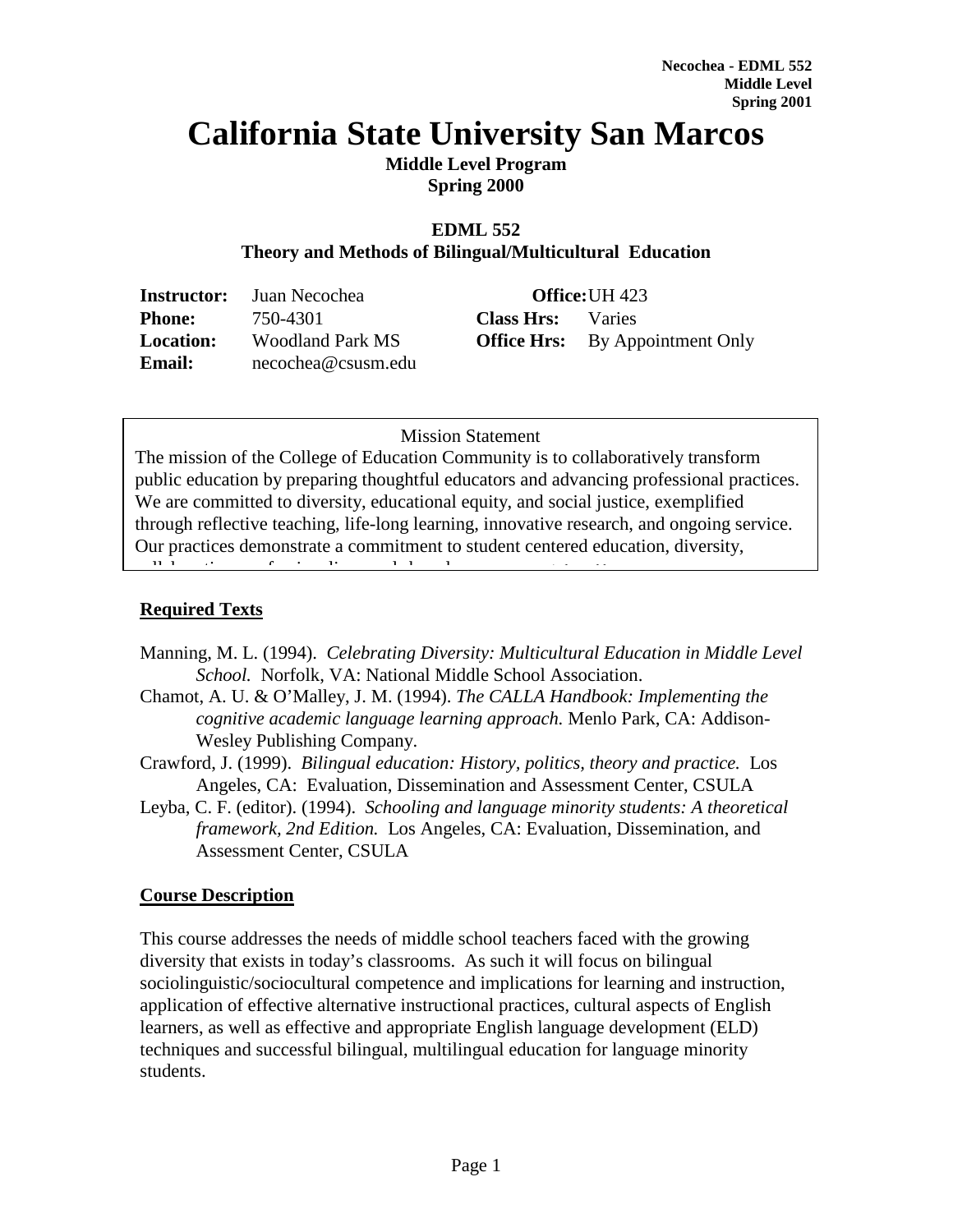#### **Course Objectives**

- 1) Explain the basic terms, philosophies, problems, issues, history, and practices related to the education of language minority persons in California and the US.
- 2) Demonstrate understanding of the most important goals of bilingual/multicultural education.
- 3) Explain the theoretical framework upon which bilingual education is founded.
- 4) Demonstrate understanding of existing student identification, assessment, and language redesignation requirements for the state of California.
- 5) Explain the connections between bilingual education, English as a second language, and SDAIE methodologies.
- 6) Demonstrate understanding of the five models of multicultural education and their implications for curriculum, instruction, and educational policy.
- 7) Explain the meaning of culture, differentiated index, and the necessity for cultural convergence in schools.
- 8) Use confluent education techniques to develop understand of each individual student, create a more just and humane learning environment, and help students in their growth and development as human beings.

#### **Course Requirements**

All students are expected to participate in class activities and demonstrate reflective learning. It is important that students are well prepared for course sessions by completing the readings and assignments scheduled before the class meeting. Unless otherwise negotiated with the instructor, all assignments are to be handed in on the due date. **Assignments not handed-in on due date will lose 10% of earned credit per day.** Assignments should be typed and double-spaced (yes, including the class journal).

| $\bullet$ | Attendance and participation       | 30 points |
|-----------|------------------------------------|-----------|
|           | • Class journals                   | 30 points |
|           | • Walking in the shoes of a person | 20 points |
| $\bullet$ | <b>SDAIE Unit Plan</b>             | 30 points |
| $\bullet$ | <b>SDAIE</b> Presentation          | 10 points |
| $\bullet$ | Choice Assignment                  | 20 points |
|           | $\bullet$ Surf the Net             | 10 points |

#### **Grading**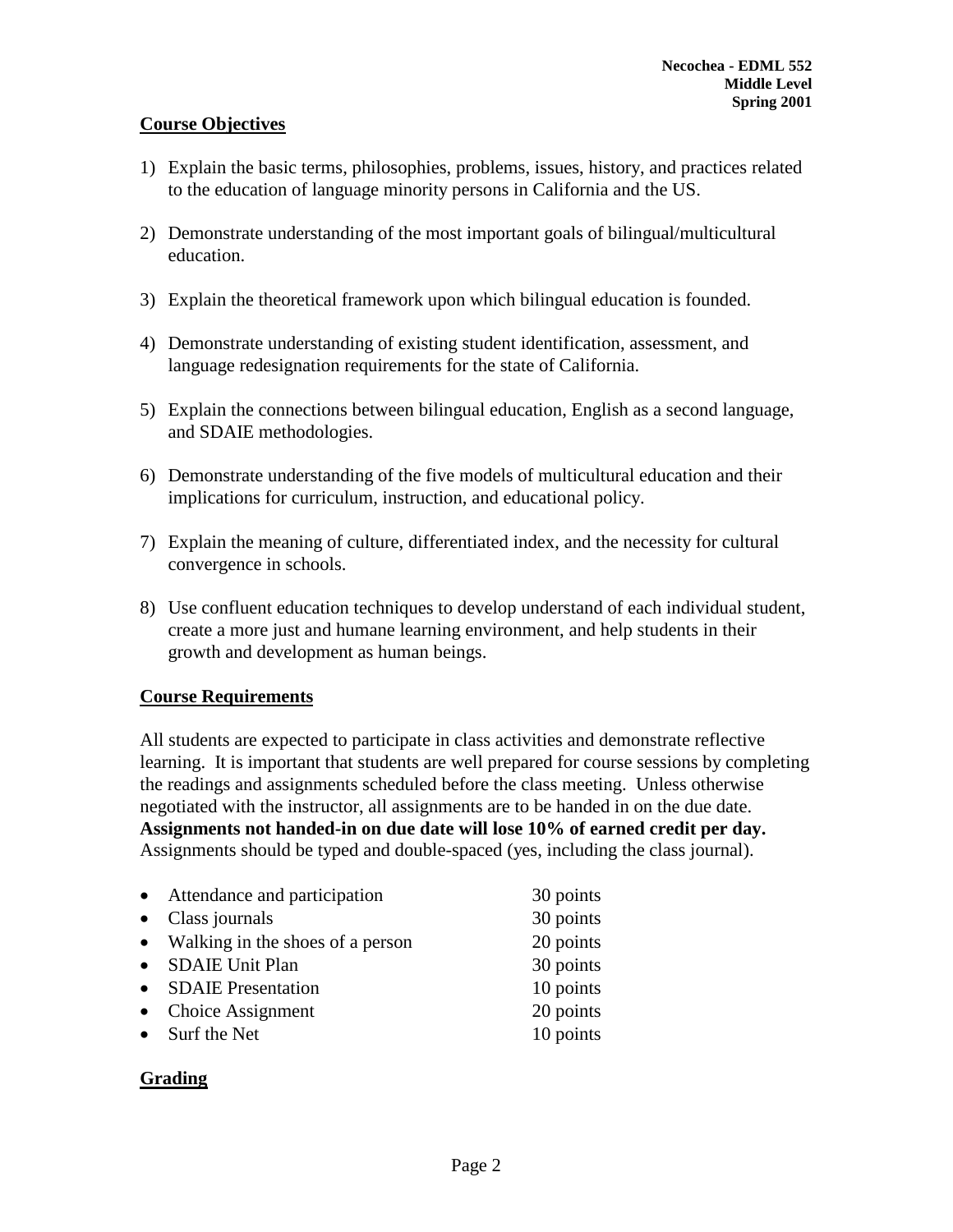| $140 - 150 = A;$    | $120 - 124 = B$   |
|---------------------|-------------------|
| $135 - 139 = A$ -;  | $115 - 119 = C +$ |
| $130 - 134 = B +$ ; | $110 - 114 = C$   |
| $125 - 129 = B$ ;   | $105 - 109 = C$   |

# **Attendance Policy**

Due to the dynamic and interactive nature of EDML 552, all students are expected to attend all classes and participate in all class activities. For every day of absence, students will lose 5 % of their total points**.** Attendance will be taken during the first 5 minutes of class. Three tardiness or "early exits" will be the equivalence of an absence. **A passing grade will not be issued for students who do not attend 80% or more**. Should the student have extenuating circumstances, s/he should contact the instructor as soon as possible.

#### **Assignment Descriptions**

**Class Journal***:* A daily class journal will be maintained for each class session (a.m. and p.m.) that needs to include the following:

- A written summary and/or description of the topics discussed in class that reflects understanding of the key concepts. Both comments from professor and other students must be reflected in the journal.
- Meta-reflections and/or analysis of key concepts, particularly in terms of the connections that can be made between class discussions and teaching English language learners, with specific examples from student teaching experiences, school observations, or other personal experiences in diverse settings. It is critical that direct connections are made with teaching experiences in the form of anecdotes, case studies, or narratives.

The class journal will be graded according to its comprehensiveness, insightful connections, and "deep understanding" of the issues. The class journal should address instructional concerns, school structures, teaching strategies, and school environments related to social justice and equity in diverse settings. *Due on March19 (or before), 2001*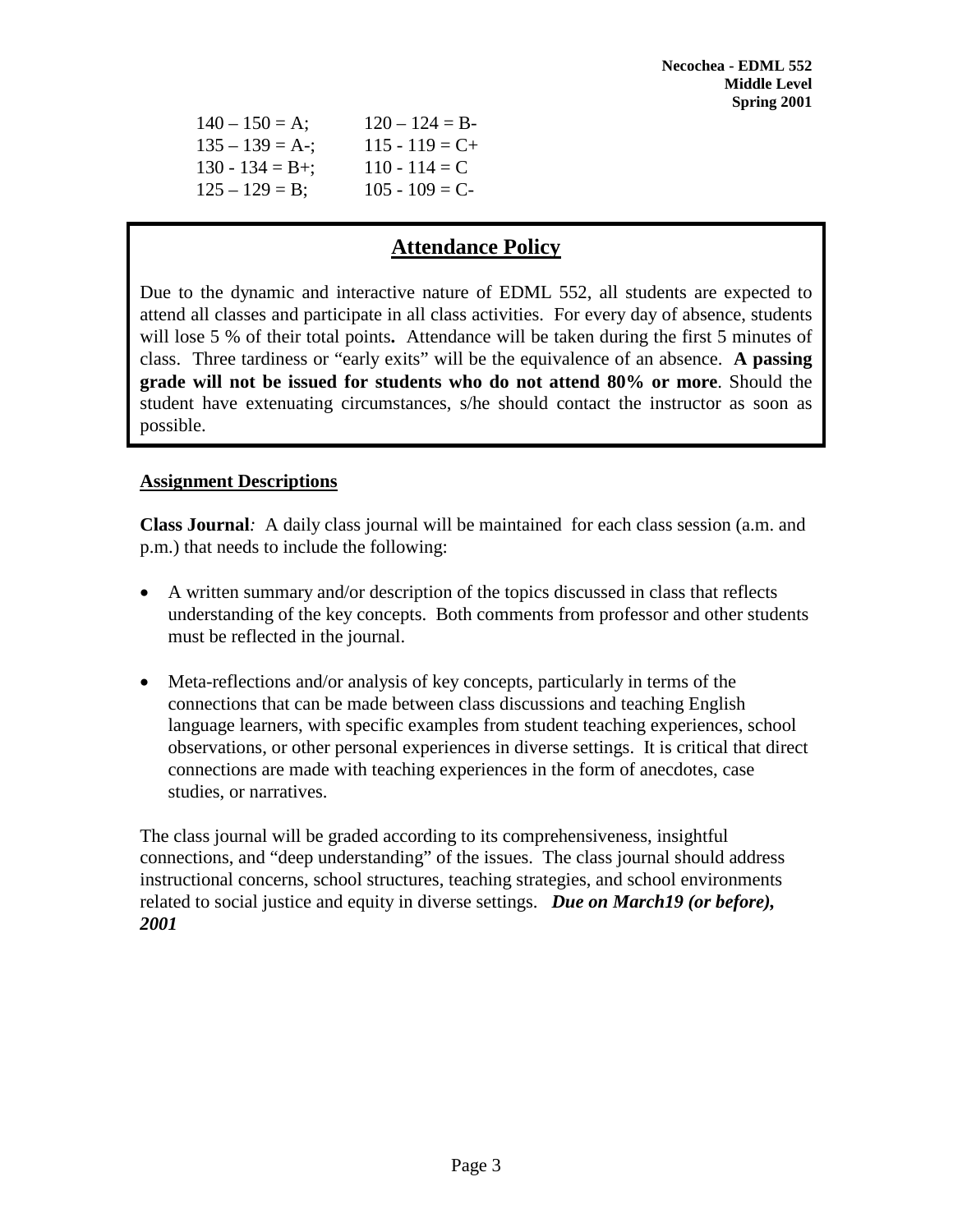**Walking in the shoes of a person***:* In this assignment, you are to "walk in the shoes of a person" who is very different from you in terms of ethnicity, social economic class, and/or language background. Your task is essentially to acquire the perspective of the person "by walking in his/her shoes" and compare/contrast that perspective with your own. As part of the discussion, please describe the significant life events that could have contributed to the formation of similar/different values, norms, expectations, and belief systems. Additionally, you need to discuss what process you followed to acquire the perspective of the person. You may work in a group of up to 4 students to complete this assignment*. Due: February 20, 2001.*

**SDAIE Unit Adaptation***:* Applying the SDAIE criteria discussed, include SDAIE activities into an integrated comprehensive unit of study.

- Does the lesson use visuals, manipulatives, realia, drama, or other techniques that would facilitate understanding?
- Does the lesson take into consideration the varying English proficiencies of language minority students?
- Do the lesson strategies incorporate group collaboration, cooperative learning activities, peer assistance, or other work-group techniques?
- Does the lesson incorporate the language and culture of language minority students?
- Is the curriculum reflected in the lesson challenging and not watered-down?
- Does the lesson include the 7-Intelligences and/or multiple modalities?
- Are the community/parents of English learners included in the unit of study?

You may work in a group of 2-4 students. Unit has already been completed before Winter Break 2000. If you have any questions, please attend office hours or schedule a meeting.

**SDAIE Presentation***:* Present a SDAIE component of your Unit Plan to the class. Each group will have 20 minutes to present a SDAIE portion of their Unit Plan*. SDAIE Presentations will be conducted on March 1, 2001.*

**Surf the Net***:* Surf the net to discover those sites related to the teaching of English Language learners. You need to do a short write-up (or assessment) of the sites discovered. Your write-up should include the address of those sites you've explored (at least 5), your reflections/revelations regarding what you have learned, and mostly, their applicability to you in your classroom of English learners. How will you use what this site has to offer? Be prepared to discuss your observations during class. (Recommendation: California Association for Bilingual Education; National Association for Bilingual Education; National Clearninghouse for Bilingual Education; CATESOL). *Assignment due on February 12, 2001*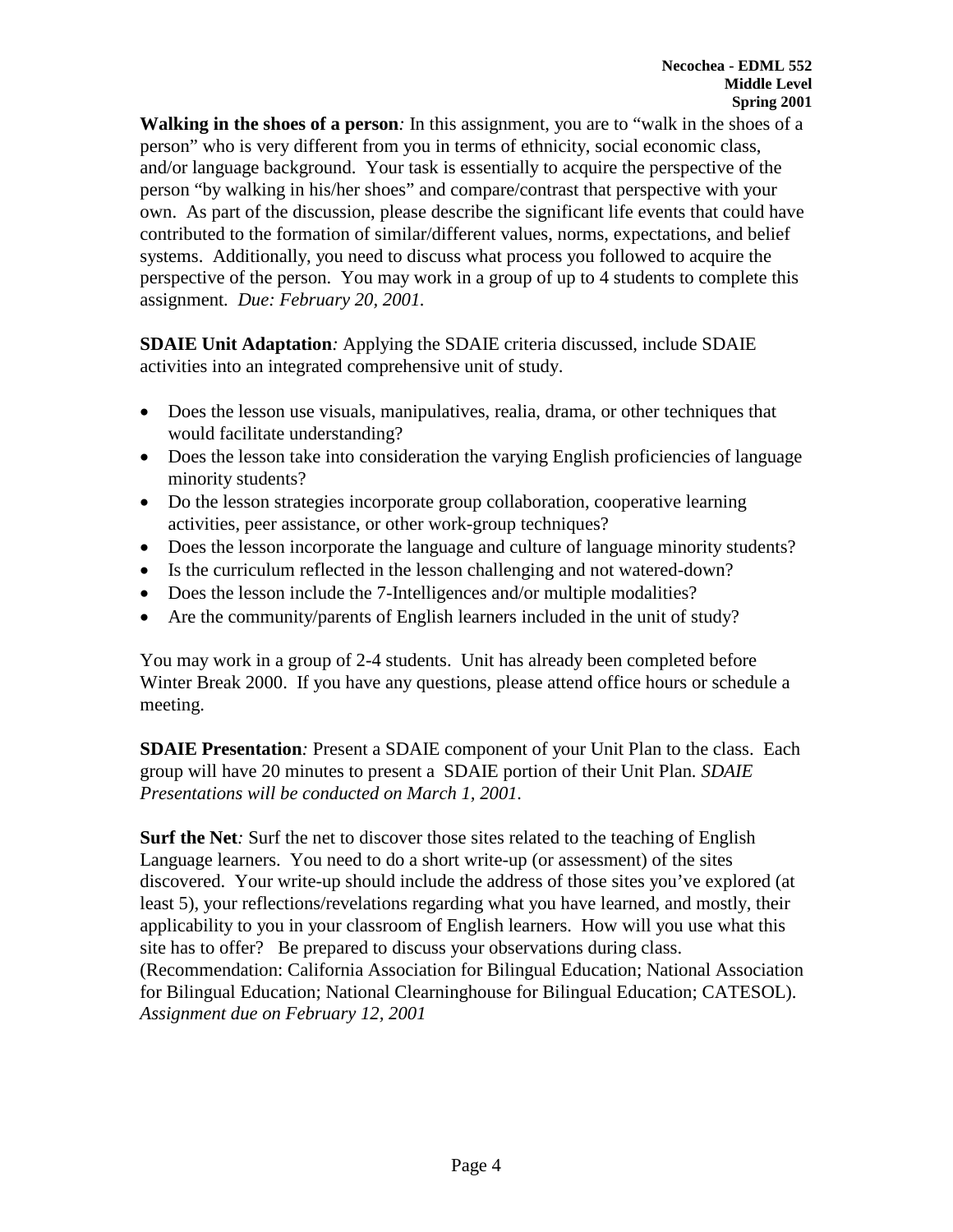**Choice Assignment***:* You may work in groups of up to 4 to complete the choice assignment. You are to select one of the options below:

- a) Interview a bilingual, ESL, or SDAIE teacher who you feel is very successful with English learners. Discuss his/her experiences with English learners, minority parents, and the school. In particular, ask about some effective strategies for classroom teachers dealing with English learners and why these strategies are deemed effective. Ask about how they are viewed by others, particularly other educators and the outside community. Find out what are the rewards and drawbacks in working with English learners. Finally, include your own reactions to the interview, the successes described, the concerns and issues that are faced, and other applicable comments to teachers of English learners.
- b) Write an essay on the bilingual controversy pertinent to Proposition 227. Please present both perspectives on the controversy.
- c) Take a walk through a neighborhood which is different from your own in terms of socio-economic status, ethnicity, and language. Write a reflective essay on your observations.
- d) Visit a biliteracy, two-way immersion, or bilingual program (or classroom). Ask questions about parental involvement; teaching and learning in two languages; curriculum and instruction; staff development provided; materials available; central office support; etc.
- e) Visit a public school in Tijuana and write your reflections/reactions about your visit.
- e) Negotiate your own assignment with the professor. The assignment can be as diverse as a book review, research on the nature and functions of language, a cultural immersion experience, or another applicable option (Be certain to get approval for the choice assignment).

*Due: on March 1, 2001*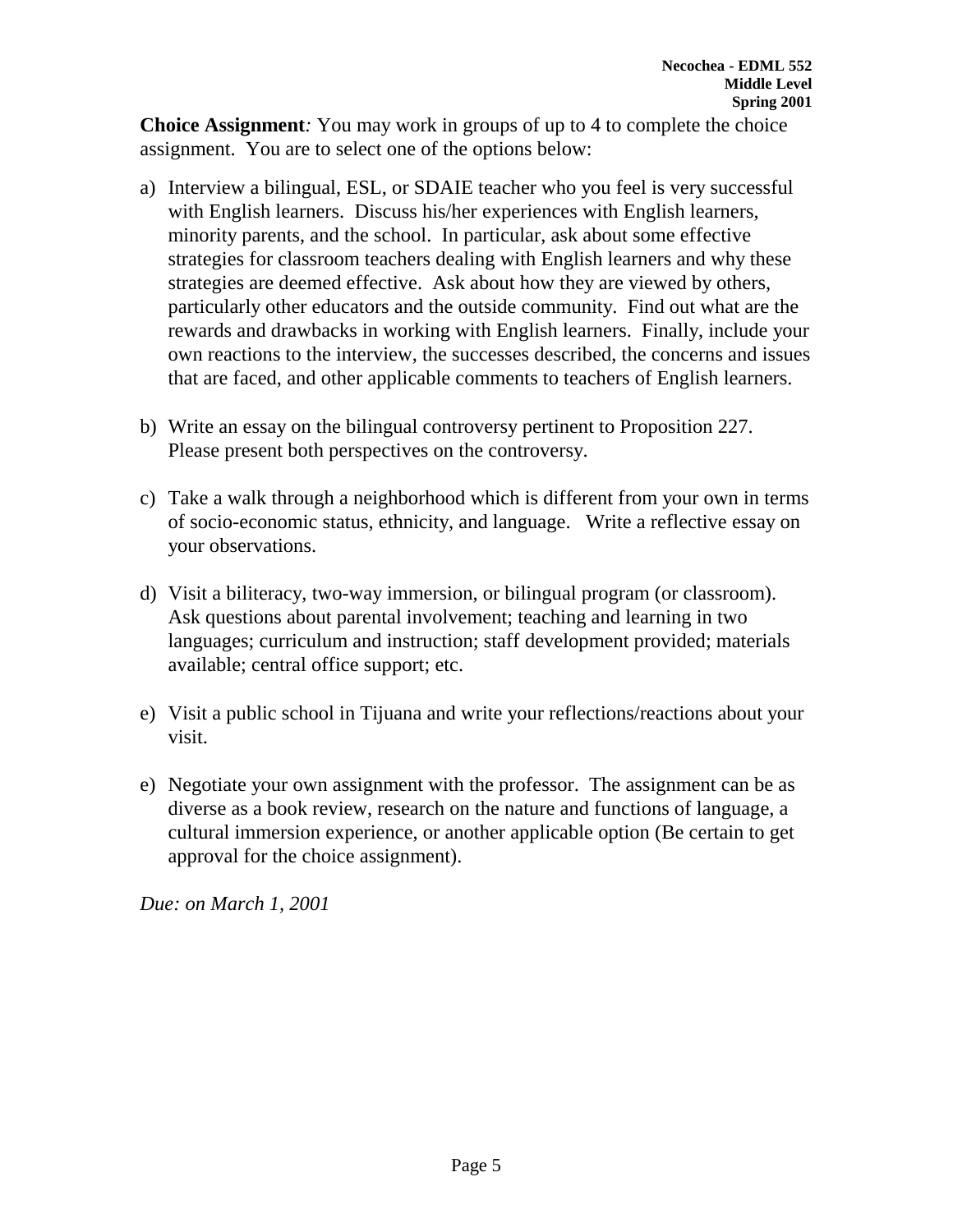# **Course Outline**

# **(Timeline Subject to Change pending "Teachable" Moments)**

| <b>Date</b>                 | <b>Topic</b>                            | <b>Assignment</b>                               |
|-----------------------------|-----------------------------------------|-------------------------------------------------|
| Session 1                   | <b>Reintroducing Diversity</b>          | Who am I?                                       |
|                             | *Impossible Dream                       | Manning foreword, preface, 1                    |
| Session 2                   | <b>Cultural Responsive Teaching</b>     | Theme Readings: ROC pp. 16-17, 29;<br>Manning 4 |
| Session 3                   | Politics of Bilingual Education         | Necochea & Cline Article                        |
| Session 4                   | Politics of Bilingual Education         | Necochea & Cline Article                        |
| Session 5                   | MC Education/Debriefing<br>Perspectives | Handout                                         |
| Session 6                   | <b>Bil/MCED Reintroduction</b>          | Manning 3; CALLA 1, 8                           |
| $2/12/01$ a.m.              | <b>MCE</b> Theories                     | Crawford 1, 2; ROC pp. 134-135                  |
|                             | <b>Culture and Contact</b>              |                                                 |
| Session 7                   | <b>Language Theories</b>                | CALLA 3; Irvin, Ch. 11                          |
| $2/12/01$ p.m.              |                                         |                                                 |
| Session 8                   | <b>Models of Language Development</b>   | Leyba pp. 47-75;                                |
| $2/14/01$ a.m.              |                                         | 79-131; ROC pp 142-144                          |
|                             |                                         | Due: Surfing the Net                            |
| Session 9<br>$2/14/01$ p.m. | <b>Bilingual Education</b>              | Leyba (pp. 133-164)                             |
| Session 10                  | <b>Bilingual Education</b>              | Crawford 3 - 12 (Jigsaw)                        |
| $2/19/01$ a.m.              |                                         |                                                 |
| Session 11                  | <b>SDAIE Revisited</b>                  | CALLA 2, 4, 5,6                                 |
| $2/19/01$ p.m.              |                                         | Due: Walking in the shoes                       |
| Session 12                  | Ident/Placement of Engl Learners;       | Necochea Articles/Case Studies                  |
| $2/22/01$ a.m.              | Parental Involvement                    |                                                 |
| Session 13                  | <b>Debates-MCE</b> Issues               | <b>Due: SDAIE Presentations</b>                 |
| $3/1/01$ a.m.               |                                         | <b>Due: Choice Assignments</b>                  |
| Session 14                  | <b>Debates-MCE</b> Issues               |                                                 |
| $3/1/01$ p.m.               |                                         |                                                 |
| Session 15                  | <b>Course Debriefing</b>                | <b>CALLA/Leyba Remaining Chapters</b>           |
| $5/28/01$ a.m.              |                                         |                                                 |